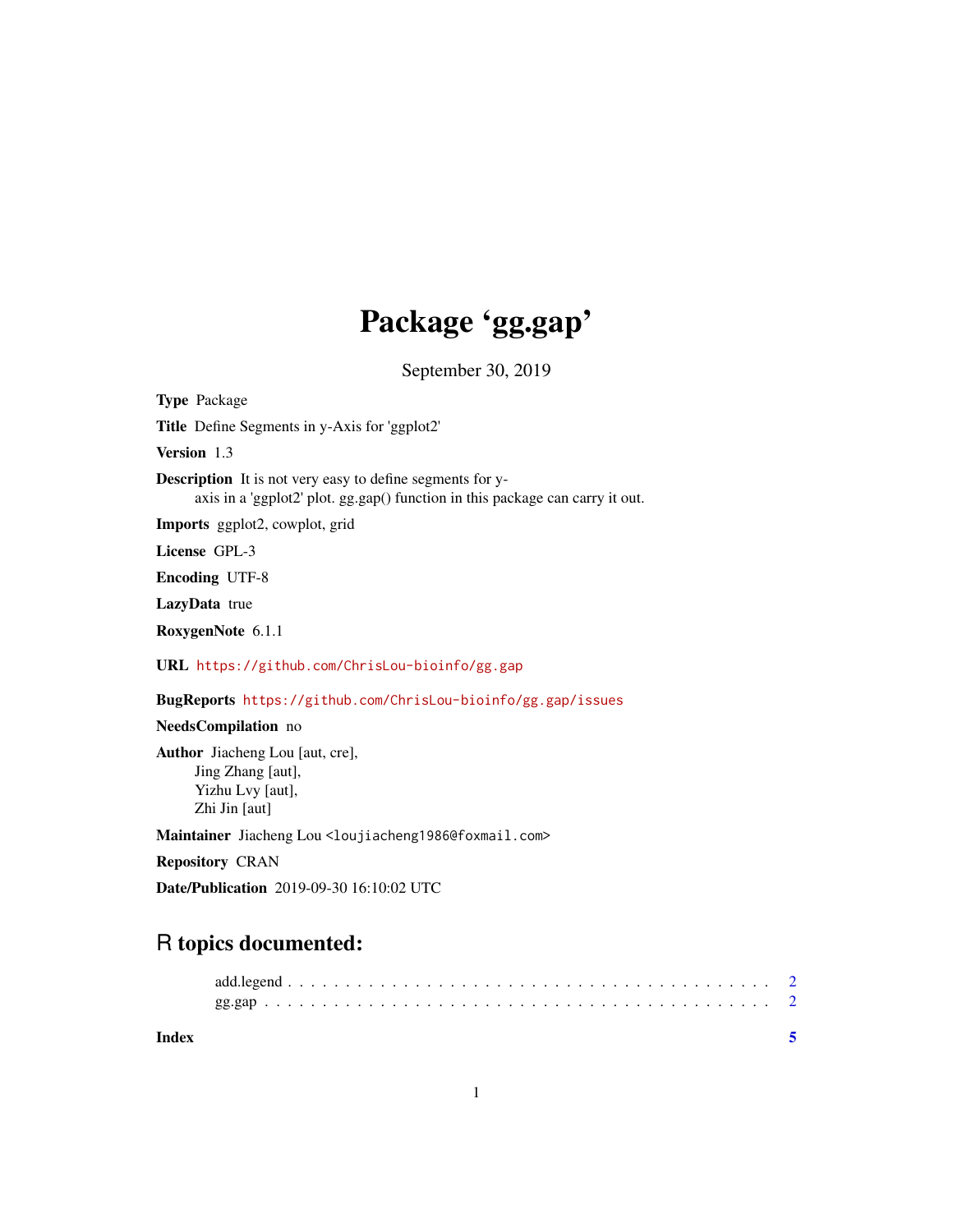<span id="page-1-0"></span>

#### Description

Add legend to gg.gap().

#### Usage

```
add.legend(plot, margin = c(top = 200, right = 200, bottom = 200, left =200))
```
#### Arguments

| plot   | A 'ggplot2' plot.        |
|--------|--------------------------|
| margin | Margins around the text. |

#### Value

A legend-added picture

#### Examples

```
library(ggplot2)
mtcars$gear <- factor(mtcars$gear)
bp \leq ggplot(data = mtcars, aes(x = gear, fill = gear)) +
   geom_bar() +
   ggtitle("Number of Cars by Gear") +
   xlab("Gears")
gg.gap(plot = bp,
      ylim = c(0,16),
       segments = c(6,8))
add.legend(plot = bp,
           margin = c(top=1,right=1,bottom=1,left=460))
```
gg.gap *Define Segments in y-Axis for 'ggplot2'*

#### Description

Easy to define segments in y-axis for 'ggplot2'.

#### Usage

```
gg.gap(plot, ylim, segments, tick_width, rel_heights, vjust = 0,
 margin = c(top = 1, right = 2, bottom = 1, left = 1), ...
```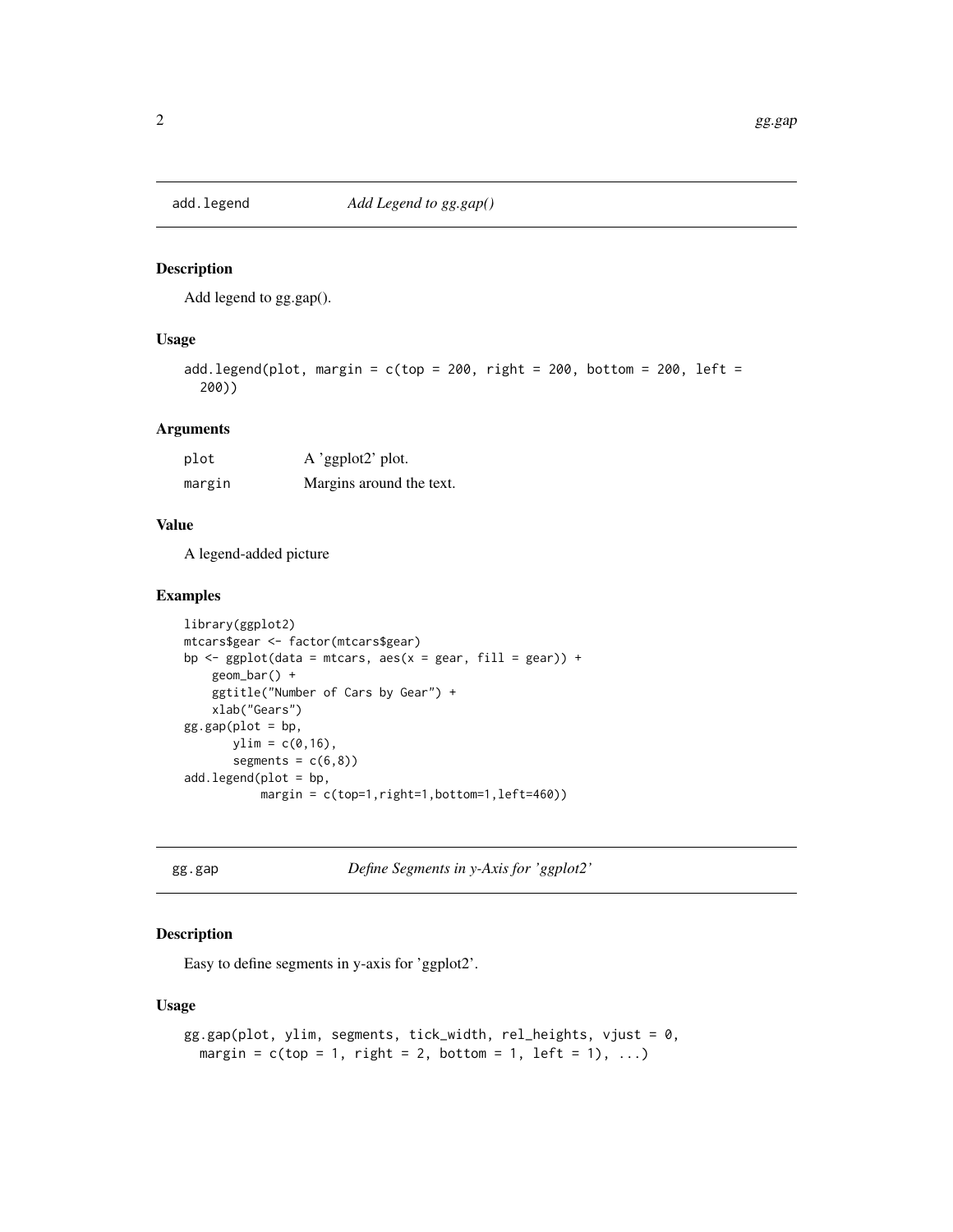#### $gg.$ gg.gap  $\qquad \qquad$  3

#### Arguments

| plot        | A 'ggplot $2$ ' plot.                                                                                        |
|-------------|--------------------------------------------------------------------------------------------------------------|
| ylim        | The y-axis limits.                                                                                           |
| segments    | The interval of a segment. If more than one intervals are given, please use $list()$<br>to concatenate them. |
| tick_width  | One or more numbers for each segmented y-axis.                                                               |
| rel_heights | Numerical vector of relative segmented y-axis and segments heights, default is<br>1 and 0.                   |
| vjust       | Vertical justification. Default = $0$ (baseline at y).                                                       |
| margin      | Margins around the text.                                                                                     |
| $\cdot$     | Arguments will be handed to plot_grid() in 'cowplot'.                                                        |

#### Value

A segmented picture.

#### Examples

```
data(mtcars)
library(ggplot2)
p <-ggplot(data = mtcars, aes(x = gear, fill = gear)) +
    geom_bar() +
    ggtitle("Number of Cars by Gear") +
   xlab("Gears")
#single segments and missing tick_width
gg.gap(plot=p,
       segments=c(5,10),
       ylim=c(0,50))
#tick_width can be one or more numbers
gg.gap(plot=p,
       segments=c(5,10),
       tick_width = c(1,10),
       ylim=c(0,50))
#segments list cantains more than one number vectors
gg.gap(plot=p,
       segments=list(c(2.5, 4), c(5, 10)),
       tick\_width = c(1, 0.5, 10),
       ylim=c(0,50))
#rel_heights can set the relative height for segments and segmented y-axis
gg.gap(plot=p,
       segments=list(c(2.5,4),c(5,10)),
       tick_width = c(1, 0.5, 10),
       rel_heights=c(0.2,0,0.2,0,1),
       ylim=c(0,50))
#reversed y-axis
p <-ggplot(data = mtcars, aes(x = gear, fill = gear)) +
   geom_bar() +
   ggtitle("Number of Cars by Gear") +
```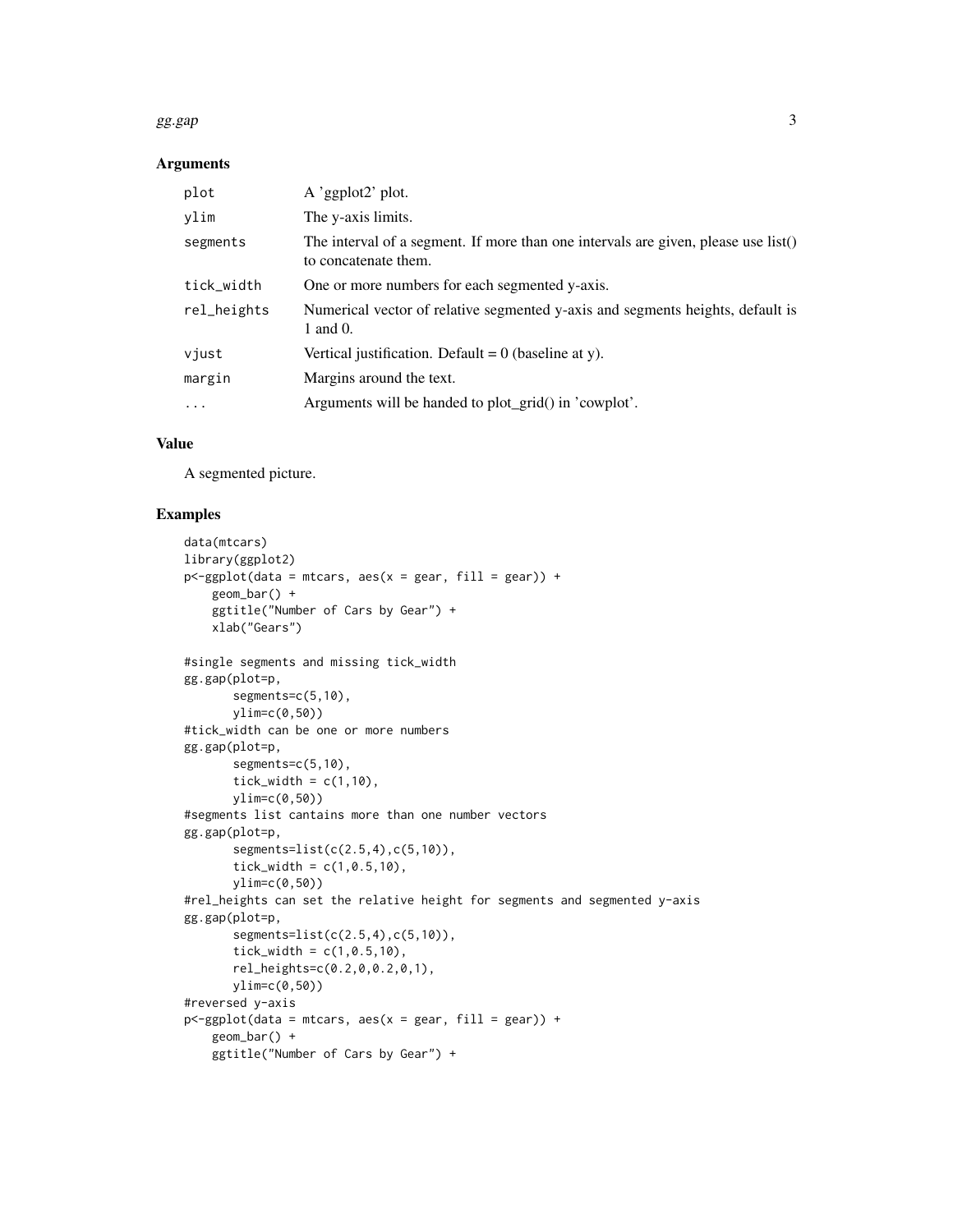4 gg.gap

```
xlab("Gears")+
   scale_y_continuous(trans = 'reverse')
#single segments and missing tick_width
gg.gap(plot=p,
      segments=c(10,5),
      ylim=c(15,0))
```